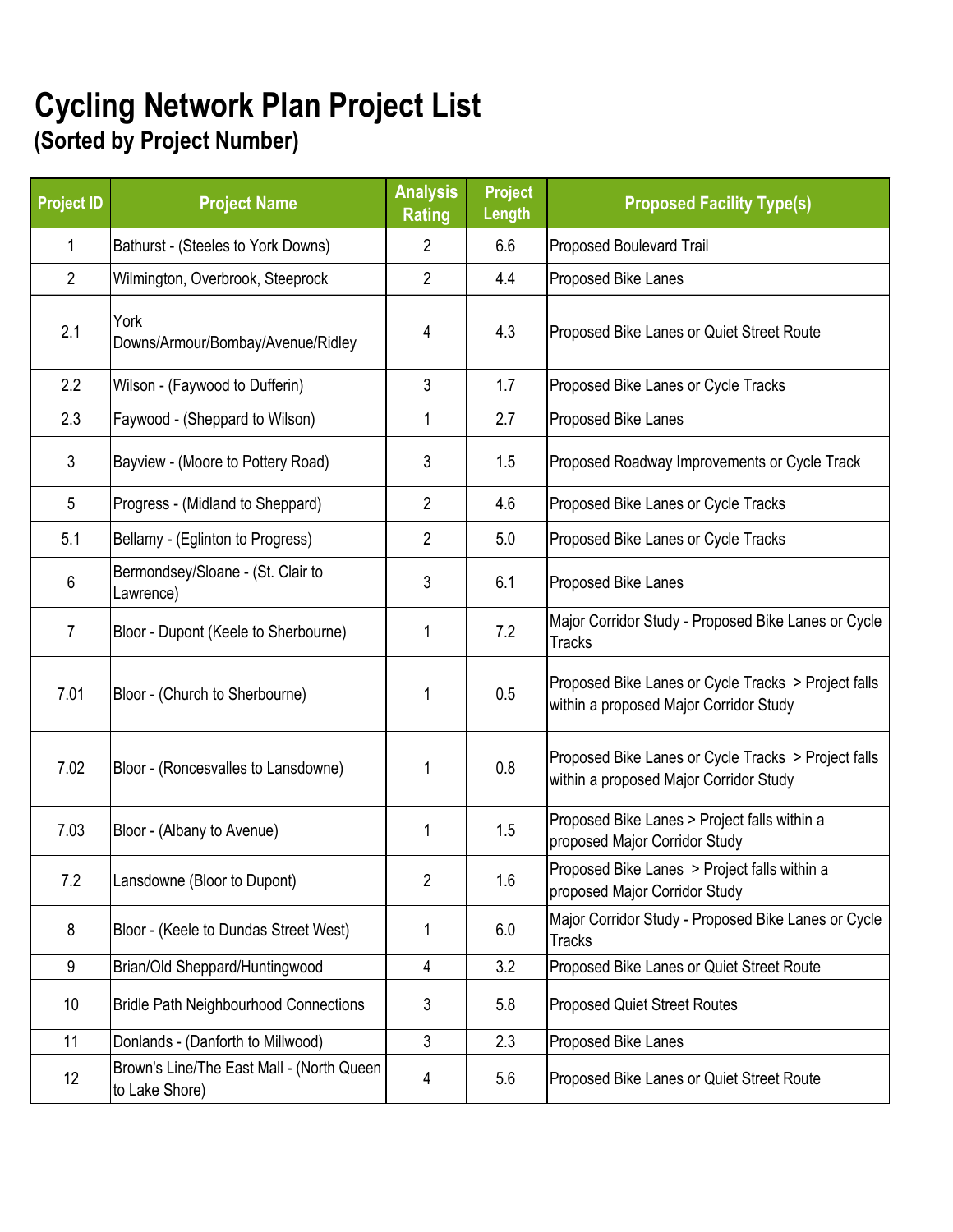| 13   | Burnhamthorpe - (Martin Grove to Dundas)                                    | 4              | 4.8 | Proposed Bike Lanes or Cycle Tracks                                  |
|------|-----------------------------------------------------------------------------|----------------|-----|----------------------------------------------------------------------|
| 14   | Carlaw - (Danforth to Lake Shore)                                           | 1              | 1.9 | Proposed Bike Lanes                                                  |
| 15   | Christie - (Bloor to Dupont)                                                | 2              | 1.0 | Proposed Bike Lanes                                                  |
| 16   | <b>CityPlace Neighbourhood Connections</b>                                  | 1              | 3.2 | Proposed Bike Lanes                                                  |
| 17   | College - (Lansdowne to Brock)                                              | 3              | 0.4 | Proposed Bike Lanes or Cycle Tracks                                  |
| 18   | Cummer/McNicoll - (Yonge to Pharmacy)                                       | 1              | 5.3 | Proposed Bike Lanes or Quiet Street Route                            |
| 20   | Gerrard East - (Main to Clonmore)                                           | 4              | 5.3 | Proposed Bike Lanes                                                  |
| 21   | Danforth - (Broadview to Danforth Road)                                     | 1              | 7.1 | Major Corridor Study - Proposed Bike Lanes or Cycle<br><b>Tracks</b> |
| 22   | Danforth-Kingston - (Danforth to Eglinton)                                  | 1              | 8.2 | Major Corridor Study - Proposed Bike Lanes or Cycle<br><b>Tracks</b> |
| 23.1 | Borden/Howland - (College to Dupont)                                        | 1              | 2.1 | <b>Proposed Quiet Street Routes</b>                                  |
| 24   | Westway/MartinGrove/Lawrence/St Phillips                                    | $\overline{2}$ | 7.6 | Proposed Bike Lanes                                                  |
| 25   | Dovercourt - (Sudbury to Davenport)                                         | 1              | 3.9 | Proposed Bike Lanes or Quiet Street Route                            |
| 26   | Downsview Neighbourhood Connections                                         | 3              | 2.5 | <b>Proposed Quiet Street Routes</b>                                  |
| 26.1 | Chesswood/Champagne - (Sheppard to<br>Finch Trail)                          | 3              | 2.6 | Proposed Bike Lanes                                                  |
| 26.2 | Finch - (Keele to Wilmington)                                               | $\overline{2}$ | 2.6 | Proposed Bike Lanes or Cycle Tracks                                  |
| 27   | Drewry/Cummer - (Yonge to Finch Trail)                                      | 3              | 5.3 | Proposed Bike Lanes or Quiet Street Route                            |
| 28   | Dufferin - (Finch Hydro Trail to Steeles)                                   | 4              | 1.8 | Proposed Boulevard Trail                                             |
| 30   | Dundas - (Royal York to Scarlett) and St<br>Clair - (Runnymede to Scarlett) | 3              | 3.0 | Proposed Bike lanes                                                  |
| 31   | East York Neighbourhood Connections                                         | $\overline{2}$ | 8.4 | Proposed Bike Lane or Quiet Street Route                             |
| 32   | Eglinton - (Kennedy to Kingston)                                            | $\overline{2}$ | 4.9 | Proposed Bike Lanes or Cycle Tracks                                  |
| 33   | Finch Ave West - (Middleflield to Nielson)                                  | 3              | 2.1 | Proposed Bike Lanes or Cycle Tracks                                  |
| 34   | Flemingdon Park - Thorncliffe Park<br>Neighbourhood Connections             | $\overline{2}$ | 6.1 | Various Facility Types Proposed                                      |
| 35   | <b>Forest Hill Neighbourhood Connections</b>                                | 3              | 4.5 | <b>Proposed Quiet Street Routes</b>                                  |
| 36   | Glencairn - (Calidonia to Yonge)                                            | 1              | 2.5 | <b>Proposed Quiet Street Route</b>                                   |
| 37   | Gordon Baker/Glendinning/Passmore                                           | 4              | 9.0 | Proposed Quiet Street Route                                          |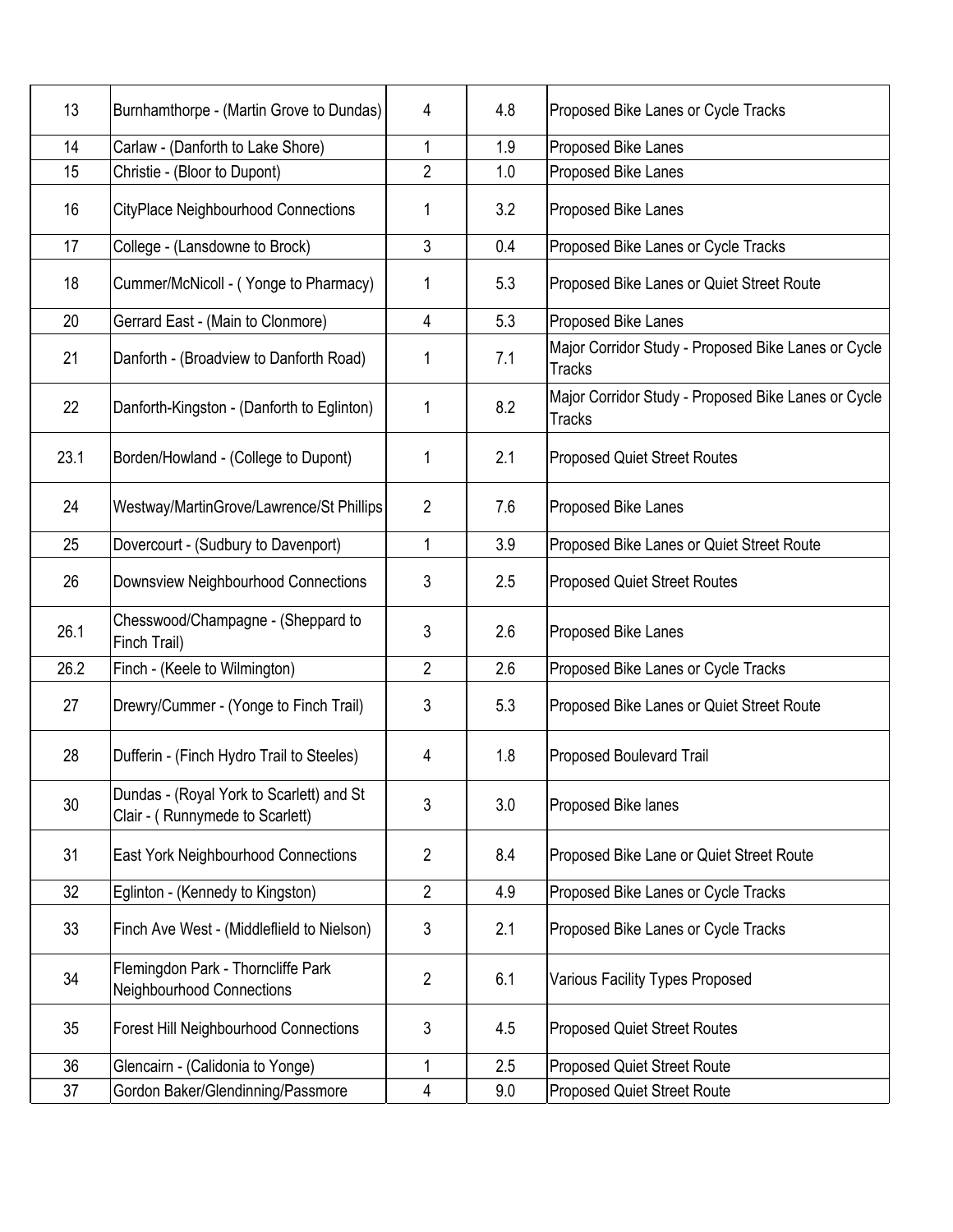| 38   | Graydon Hall-Don Mills Neighbourhood<br>Connections                      | $\overline{2}$ | 5.2  | <b>Proposed Quiet Street Routes</b>                                       |
|------|--------------------------------------------------------------------------|----------------|------|---------------------------------------------------------------------------|
| 39   | Havelock/Bartlett - (Bloor to Davenport)                                 | 2              | 2.3  | <b>Proposed Quiet Street Route</b>                                        |
| 40   | <b>Islington Neighbourhood Connections</b>                               | 3              | 5.5  | <b>Proposed Quiet Street Routes</b>                                       |
| 41   | Jane - (Steeles to south of 401)                                         | 2              | 7.0  | Major Corridor Study - Proposed Bike Lanes or Cycle<br><b>Tracks</b>      |
| 42   | Junction Neighbourhood Connections                                       | 1              | 2.0  | <b>Proposed Quiet Street Route</b>                                        |
| 43   | King West Neighbourhood Connections                                      | 1              | 4.2  | <b>Proposed Quiet Street Routes</b>                                       |
| 44   | Kingston - (Eglinton to Highland Creek<br>Trail)                         | 2              | 5.7  | Major Corridor Study - Proposed Bike Lanes or Cycle<br><b>Tracks</b>      |
| 45   | Kipling - (Bloor to Waterfront Trail)                                    | 2              | 6.3  | Major Corridor Study - Proposed Boulevard Trail or<br><b>Cycle Tracks</b> |
| 46   | Kipling Heights Neighbourhood<br>Connections                             | 4              | 2.5  | <b>Proposed Quiet Street routes</b>                                       |
| 47   | Lake Shore - (Humber to Mississauga)                                     | 4              | 7.3  | Major Corridor Study - Proposed Bike Lanes or Cycle<br><b>Tracks</b>      |
| 48   | Lambton Baby Point Neighbourhood<br>Connections                          | 4              | 3.2  | <b>Proposed Quiet Street Routes</b>                                       |
| 49   | Lansing - Willowdale Neighbourhood<br>Connections                        | 4              | 3.3  | <b>Proposed Quiet Street Routes</b>                                       |
| 49.1 | York/Elmwood - (Senlac to Burbank)                                       | $\overline{2}$ | 4.3  | Proposed Bike Lanes or Quiet Street Route                                 |
| 49.2 | Florence/Avondale - (Willowdale to Easton)                               | $\overline{2}$ | 2.7  | <b>Proposed Quiet Street Routes</b>                                       |
| 50   | Lawrence - (Orton Park to Kingston Road)                                 | 4              | 1.4  | Proposed Bike Lanes or Cycle Tracks                                       |
| 51   | Moore - (Bayview to Don Valley)                                          | 4              | 1.9  | Proposed Bike Lanes or Cycle Tracks                                       |
| 51.1 | Davisville Manor, Parkhurst, Sutherland,<br>Cleveland, and Millwood west | 3              | 10.7 | Proposed Bike Lane or Quiet Street Route                                  |
| 52   | Martin Grove - (Rathburn to South of<br>Burnamthorpe)                    | 4              | 1.5  | Proposed Bike Lanes                                                       |
| 53   | Middlefield - (McCowan to Steeles)                                       | 3              | 4.4  | Proposed Bike Lanes                                                       |
| 54   | Midland - (Lawrence to Sheppard)                                         | $\overline{2}$ | 4.1  | Major Corridor Study - Proposed Boulevard Trail or<br>Cycle Tracks        |
| 55   | Midland - (Sheppard to Steeles)                                          | 2              | 4.9  | Major Corridor Study - Proposed Boulevard Trail or<br>Cycle Tracks        |
| 56   | Midland - (Waterfront Trail to Gatineau<br>Trail)                        | 4              | 5.8  | Major Corridor Study - Proposed Bike Lanes or Cycle<br><b>Tracks</b>      |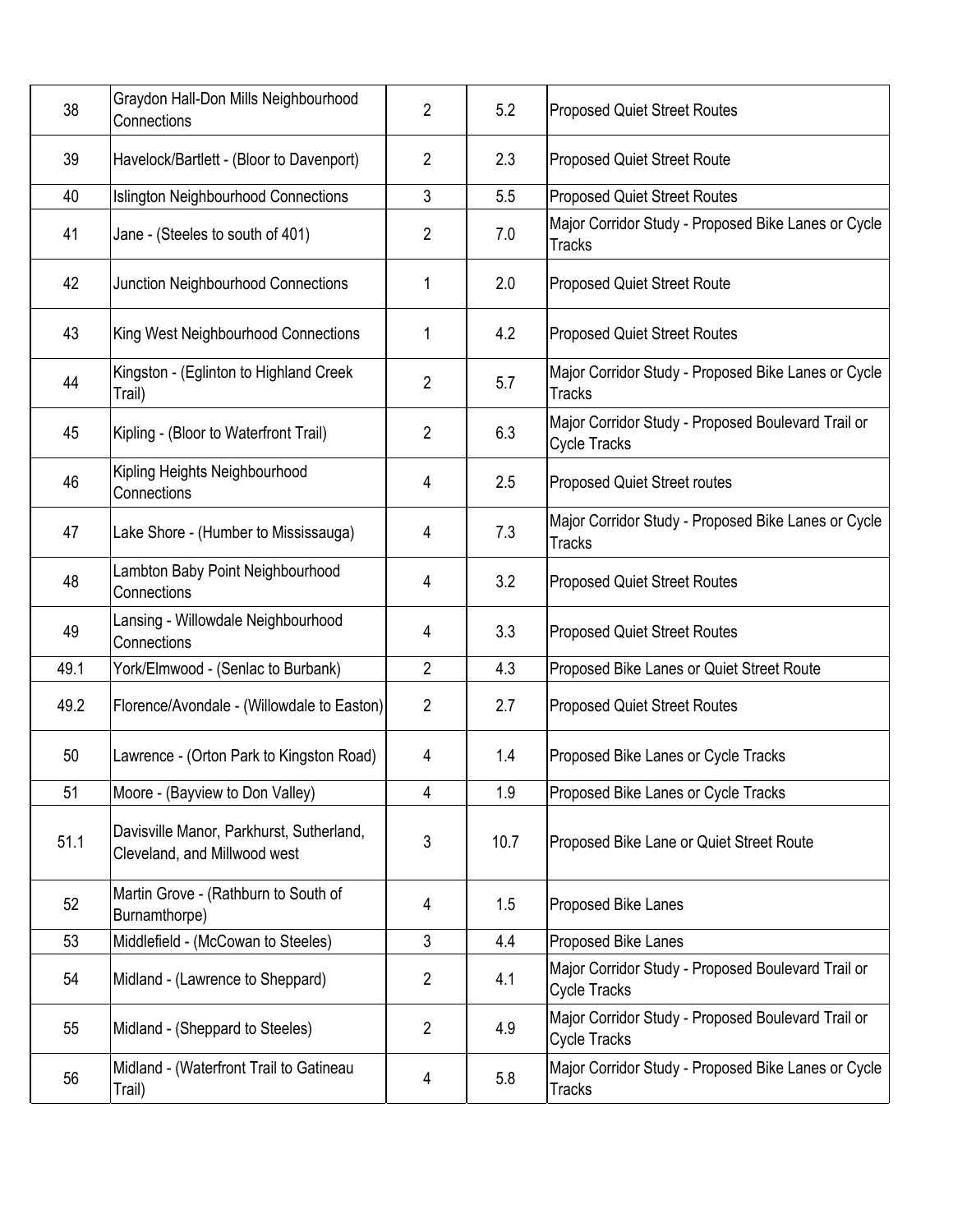| 57   | Military Trail/Lawson - (Conlins to Port<br>Union)                         | 3              | 4.2 | Proposed Bike Lanes or Quiet Street Route                                |
|------|----------------------------------------------------------------------------|----------------|-----|--------------------------------------------------------------------------|
| 58   | Mt Pleasant (St. Clair to Beltline) and St<br>Clair (Yonge to Mt Pleasant) | 1              | 5.9 | Proposed Bike Lanes                                                      |
| 59   | Norseman - (Kipling to Royal York)                                         | 3              | 2.1 | Proposed Bike Lanes                                                      |
| 60   | North Queen - (Mississauga to Kipling)                                     | 3              | 4.2 | Proposed Bike Lanes                                                      |
| 61   | Oakwood Village Neighbourhood<br>Connections                               | 1              | 4.7 | <b>Proposed Quiet Street Routes</b>                                      |
| 61.1 | Winona - (Davenport to Roselawn)                                           | 1              | 3.1 | <b>Proposed Quiet Street Route</b>                                       |
| 61.2 | Vaughan - (Winona to Eglinton)                                             | 3              | 1.4 | Proposed Bike Lane or Quiet Street Route                                 |
| 62   | Palmerston - (Queen to Dupont)                                             | 1              | 3.9 | <b>Proposed Quiet Street Route</b>                                       |
| 63   | Parkdale Neighbourhood Connections                                         | 3              | 3.4 | <b>Proposed Quiet Street Routes</b>                                      |
| 63.1 | Dowling - (Waterfront Trail to Queen)                                      | 4              | 0.9 | <b>Proposed Quiet Street Routes</b>                                      |
| 64   | Parkwoods Neighbourhood Connections                                        | 1              | 9.4 | <b>Proposed Quiet Street Routes</b>                                      |
| 66   | Port Union - (Sheppard to Waterfront Trail)                                | 3              | 2.7 | Proposed Bike Lanes                                                      |
| 67   | Princess Margaret Neighbourhood<br>Connections                             | 4              | 4.8 | <b>Proposed Quiet Street Route</b>                                       |
| 68   | Ellesmere - (McCowan to Conlins)                                           | 2              | 6.8 | Proposed Cycle Tracks or Boulevard Trail                                 |
| 70   | Renforth - (Rathburn to Eglinton)                                          | 4              | 2.0 | Proposed Bike Lanes                                                      |
| 71   | Adelaide - (Church to Power)                                               | 1              | 8.1 | Pilot installation upgraded in coordination with Capital<br><b>Works</b> |
| 72   | Riverdale - Greenwood Neighbourhood<br>Connections                         | 1              | 5.1 | <b>Proposed Quiet Street Routes</b>                                      |
| 73   | Royal York Neighbourhood Connections                                       | $\overline{2}$ | 4.1 | <b>Proposed Quiet Street Routes</b>                                      |
| 74   | Rustic/Culford/Bridgeland                                                  | $\overline{4}$ | 7.1 | Proposed Bike Lanes or Quiet Street Route                                |
| 75   | Scarlett - (Dundas to Eglinton)                                            | 1              | 2.4 | Proposed Bike Lanes                                                      |
| 76   | Scott/Beechborough/Castlefield                                             | 1              | 5.9 | Proposed Bike Lanes or Quiet Street Route                                |
| 77   | Senlac - (Finch to Sheppard)                                               | 4              | 3.7 | Proposed Bike Lanes or Cycle Tracks                                      |
| 78   | Steeles - (Markham to Bear)                                                | 4              | 6.2 | Proposed Bike Lanes or Cycle Tracks                                      |
| 79   | Steeles - (Kennedy to McCowan)                                             | 4              | 3.2 | Proposed Bike Lanes or Cycle Tracks                                      |
| 81   | Trethewey - (Eglinton to Jane)                                             | 3              | 2.6 | Proposed Bike Lanes                                                      |
| 82   | Walsh/Wilson/Beverley Hills                                                | 3              | 2.8 | Proposed Bike Lanes or Cycle Tracks                                      |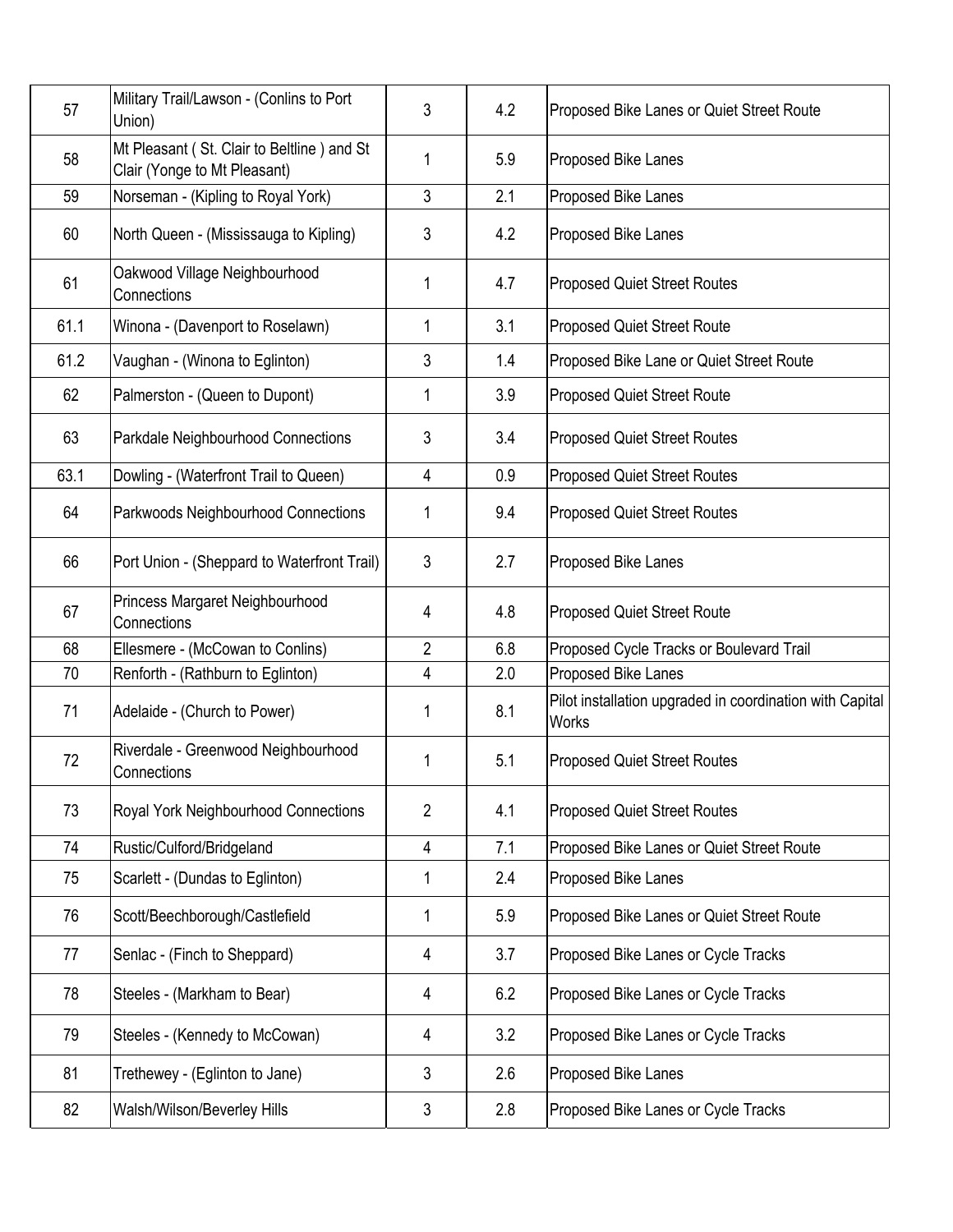| 83    | <b>Weston Neighbourhood Connections</b>           | 1              | 7.4 | <b>Proposed Quiet Street Routes</b>                                                           |
|-------|---------------------------------------------------|----------------|-----|-----------------------------------------------------------------------------------------------|
| 84    | Willowdale - (Avondale to Steeles)                | 3              | 2.6 | Proposed Bike Lanes                                                                           |
| 85    | Wincott - (Midland Smart Track<br>Connection)     | 4              | 1.8 | <b>Proposed Quiet Street Route</b>                                                            |
| 86.1  | St Clair - (O'Connor to Victoria Park)            | 3              | 2.3 | Proposed Bke Lanes or Cycle Tracks                                                            |
| 86.2  | Victoria Park - (Gerrard to Gatineau Trail)       | $\overline{2}$ | 5.3 | Proposed Bike Lane or Cycle Track                                                             |
| 86.3  | Woodbine - (Queen to Lakeshore)                   | 1              | 0.6 | Proposed Bike Lanes or Cycle Tracks                                                           |
| 87    | Woodfield - (Monarch Park to Waterfront<br>Trail) | 4              | 1.8 | Proposed Quiet Street Route                                                                   |
| 88    | Wychwood Park Neighbourhood<br>Connections        | 1              | 4.0 | <b>Proposed Quiet Street Routes</b>                                                           |
| 89    | Yonge - (Bloor to Eglinton)                       | 1              | 4.4 | Major Corridor Study - Proposed Bike Lanes or Cycle<br><b>Tracks</b>                          |
| 90    | Yonge - (Eglinton to William Carson)              | $\overline{2}$ | 1.3 | Major Corridor Study - Proposed Bike Lanes or Cycle<br><b>Tracks</b>                          |
| 91    | Yonge - (Avondale to Hendon)                      | 1              | 2.7 | Major Corridor Study - Proposed Bike Lanes or Cycle<br><b>Tracks</b>                          |
| 91.1  | Yonge - (Hendon to Steeles)                       | 1              | 1.9 | Major Corridor Study - Proposed Bike Lanes or Cycle<br><b>Tracks</b>                          |
| 92    | Yonge - (South of Bloor)                          | 1              | 3.7 | Major Corridor Study - Proposed Bike Lanes or Cycle<br><b>Tracks</b>                          |
| 92.01 | Yonge - (Gerrrard to Front)                       | 1              | 1.5 | Proposed Bike Lanes or Cycle Tracks > Project falls<br>within a proposed Major Corridor Study |
| 93    | Yonge - (Avondale to William Carson)              | 2              | 1.3 | Major Corridor Study - Proposed Bike Lanes or Cycle<br>Tracks                                 |
| 94    | Yonge & Lawrence Neighbourhood<br>Connections     | 3              | 7.1 | Proposed Bike Lanes or Quiet Street Route                                                     |
| 95    | Bayview Village Neighbourhood<br>Connections      | 3              | 4.5 | <b>Proposed Quiet Street Routes</b>                                                           |
| 200   | Dufferin/Ranee/Flemington/Blossomfield/V<br>arna  | $\overline{2}$ | 4.9 | Various Facility Types Proposed                                                               |
| 201   | Mount Pleasant Rd - (Snowdon to<br>Lawrence)      | 3              | 0.7 | Proposed Bike Lanes or Quiet Street Route                                                     |
| 202   | Lansdowne - (Queen St W to Dundas St<br>W)        | $\overline{2}$ | 0.8 | Proposed Bike Lanes                                                                           |
| 204   | Warden - (Hwy 401 to Bamburgh Crcl)               | 3              | 6.8 | Proposed Boulevard Trail                                                                      |
| 205   | McLevin - (Sheppard to Scarborough<br>Railpath)   | 2              | 4.6 | Proposed Bike Lanes                                                                           |